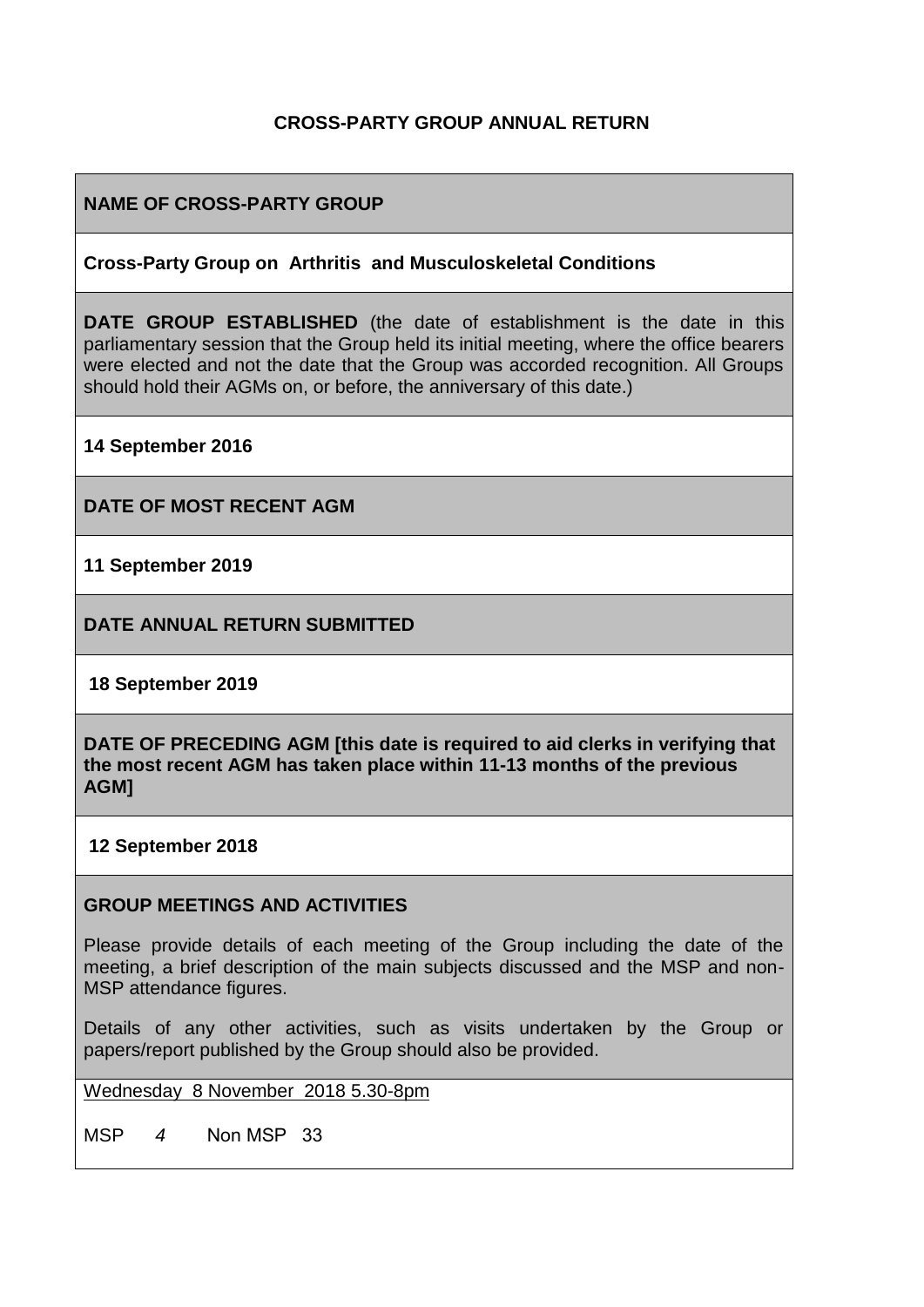• *Effective use of Biological Drugs in Scotland*

Dr Martin Perry*,* Consultant Rheumatologist and Physician, NHS Greater Glasgow and Clyde

• *"Don't Delay-Connect Today" Campaign*

Dr Louise Bennet, University of Glasgow

• *Update from Versus Arthritis-Working Well with Arthritis*

Alan McGinley, Policy and Engagement Manager, Versus Arthritis

• *Rheumatology in Scotland: The State of Play –A report from the British Society for Rheumatology and Scottish Society for Rheumatology*

Lauren Bennie, Devolved Nations Liaison Officer for the British Society for Rheumatology

Wednesday 16 March 2019 6-7.30 pm

MSP 3 Non MSP 25

• *NHS Research Scotland Musculoskeletal Inaugural Research Meeting on 13 March 2019*

Professor Stuart Ralston

Arthritis Research UK Professor of Rheumatology

Centre for Genomic and Experimental Medicine

Institute of Genetics and Molecular Medicine, University of Edinburgh

• *Physiotherapy in Scotland, growing the workforce and transforming care.'*  Kenryck Lloyd Jones, Policy and Public Affairs Manager .The Chartered Society of Physiotherapy , Scotland

## Wednesday 15 May 6-8pm

*The Elephant in the Room* Reception in The Garden Lobby hosted by Convenor Brian Whittle MSP on behalf of the Group

Over 100 Group Members and guests attended the event-including 20 MSPs and Ministers.

The Reception provided the opportunity for Members to hear from Professor Iain McInnes CBE and Professor Colin Howie , who described how, by championing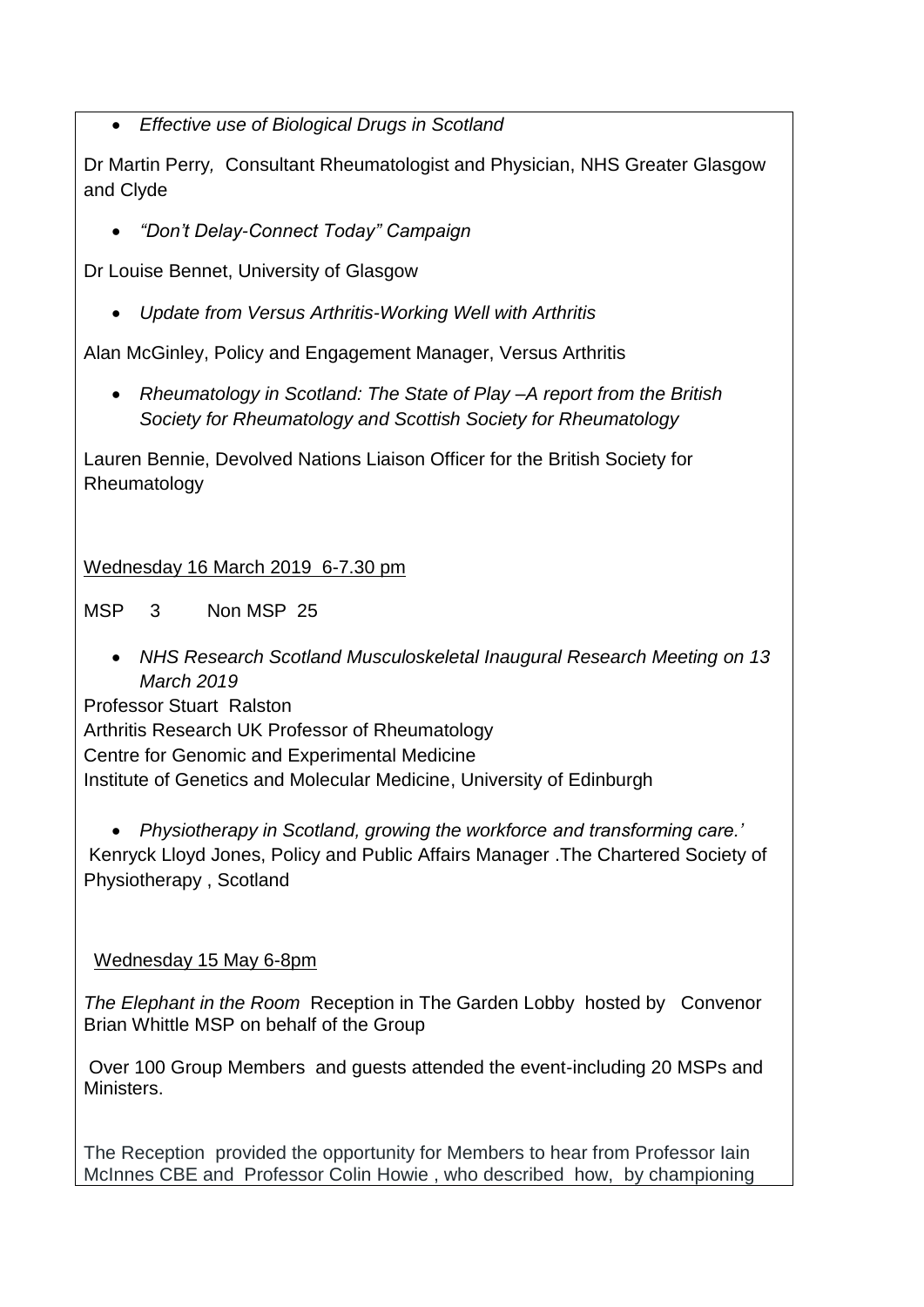good musculoskeletal health over a lifetime, through birth, school years and throughout life, at national, local and individually level, we can challenge, and often prevent, the enormous impact of musculoskeletal conditions on people and Society. The Reception was also an opportunity to mark the 1Oth birthday of the Scottish Network for Arthritis in Children , the Scottish Paediatric and Adolescent Rheumatology Network and also the work of Versus Arthritis –Children and Young adults projects.

Speakers:

Professor Iain McInnes CBE, University of Glasgow and President of The European League against Rheumatism(EULAR)

Professor Colin Howie, Department of Orhopaedic Surgery ,University of Edinburgh

Joe Fitzpatrick MSP, Minister for Public Health, Sport and WellBeing

Wednesday 11 September-including Annual General Meeting 6—7.30pm

MSP 2 Non MSP 26

- Annual General Meeting Brian Whittle MSP-Convenor Rhoda Grant MSP Deputy Convenor Anne Simpson-Voluntary Secretary
- *Mental Health Matters in Scotland- –* a review of progress following on from the NRAS *Emotional Health and Wellbeing Report* recommendations (2018)

Matt Bezzant, Policy and Public Affairs Manager, National Rheumatoid Arthritis Society

Sheila Macleod, Chair, Scottish Campaigns Network, National Rheumatoid Arthritis Society

• *The Scottish Quality Registry in Rheumatology* Dr Elizabeth Murphy, Consultant Rheumatologist, NHS Lanarkshire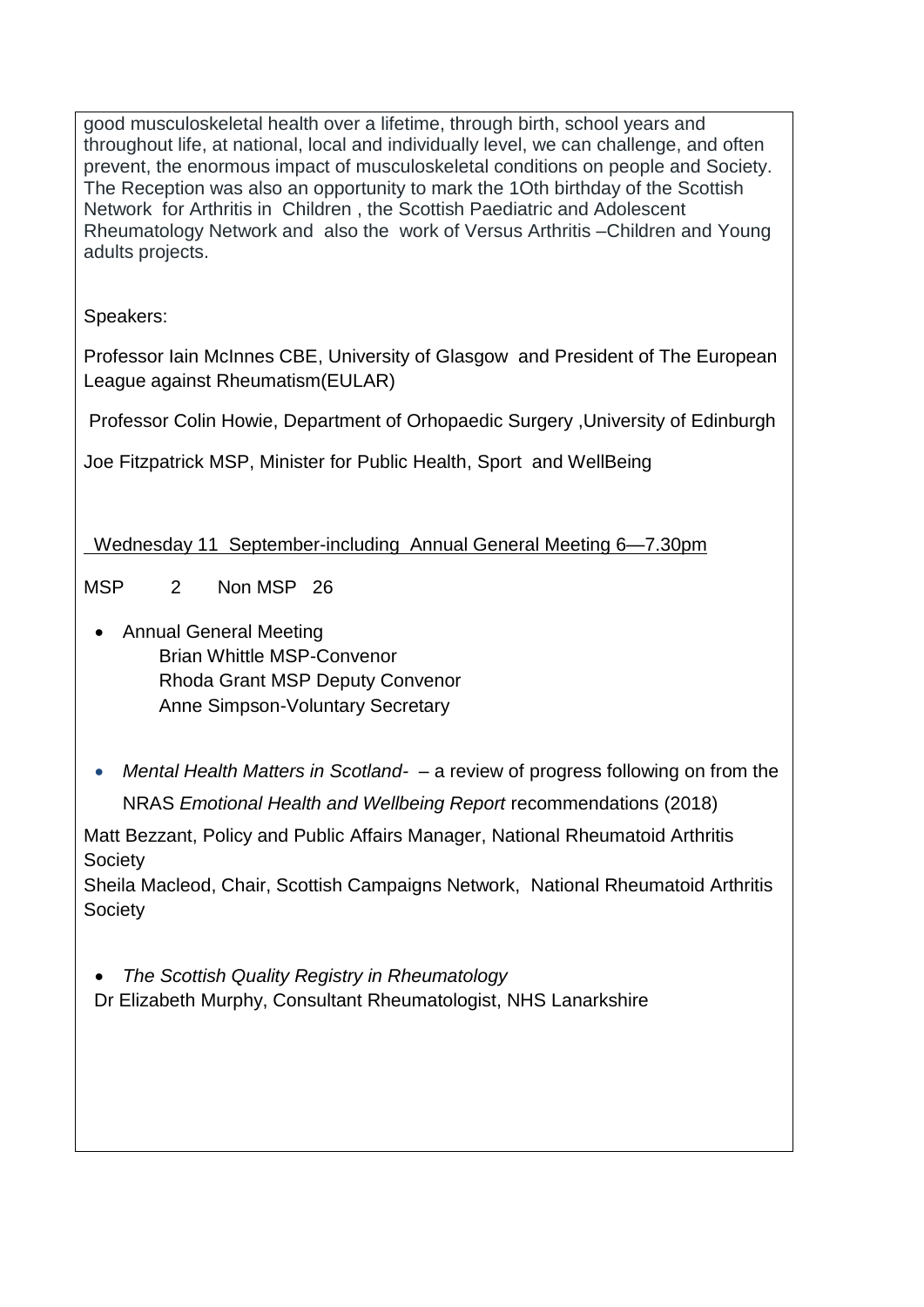# **MSP MEMBERS OF THE GROUP**

## **Please provide names and party designation of all MSP members of the Group.**

Finlay Carson MSP(Conservative and Unionist)

Alex Cole-Hamilton MSP (Liberal Democrat)

Rhoda Grant MSP(Labour)

Pauline McNeil MSP(Labour)

Alexander Stewart MSP (Conservative and Unionist)

David Stewart MSP(Labour)

Brian Whittle MSP(Conservative and Unionist)

## **NON-MSP MEMBERS OF THE GROUP**

**For organisational members please provide only the name of the organisation, it is not necessary to provide the name(s) of individuals who may represent the organisation at meetings of the Group.**

| <b>Individuals</b> | <b>Dr Louise Bennet</b>               |
|--------------------|---------------------------------------|
|                    | <b>Janice Connelly</b>                |
|                    | Dr James Doonan                       |
|                    | Dr Martin Dunbar                      |
|                    | Friends of Highland Rheumatology Unit |
|                    | <b>Professor Colin Howie</b>          |
|                    | Andrea Hynes- Whalley                 |
|                    | Janice Johnson                        |
|                    | Joan Kerr                             |
|                    | Lynn Laidlaw                          |
|                    | Dr Rosemary Hollick                   |
|                    | <b>Professor Ian MacKinnes</b>        |
|                    | Dr Alex Mayroeidi                     |
|                    | <b>Margaret Morrison</b>              |
|                    | Dr Elizabeth Murphy                   |
|                    | Dr Ruth Richmond                      |
|                    | Dr Stefan Siebert                     |
|                    | Anne Simpson                          |
|                    | Dr Uve Wolfram                        |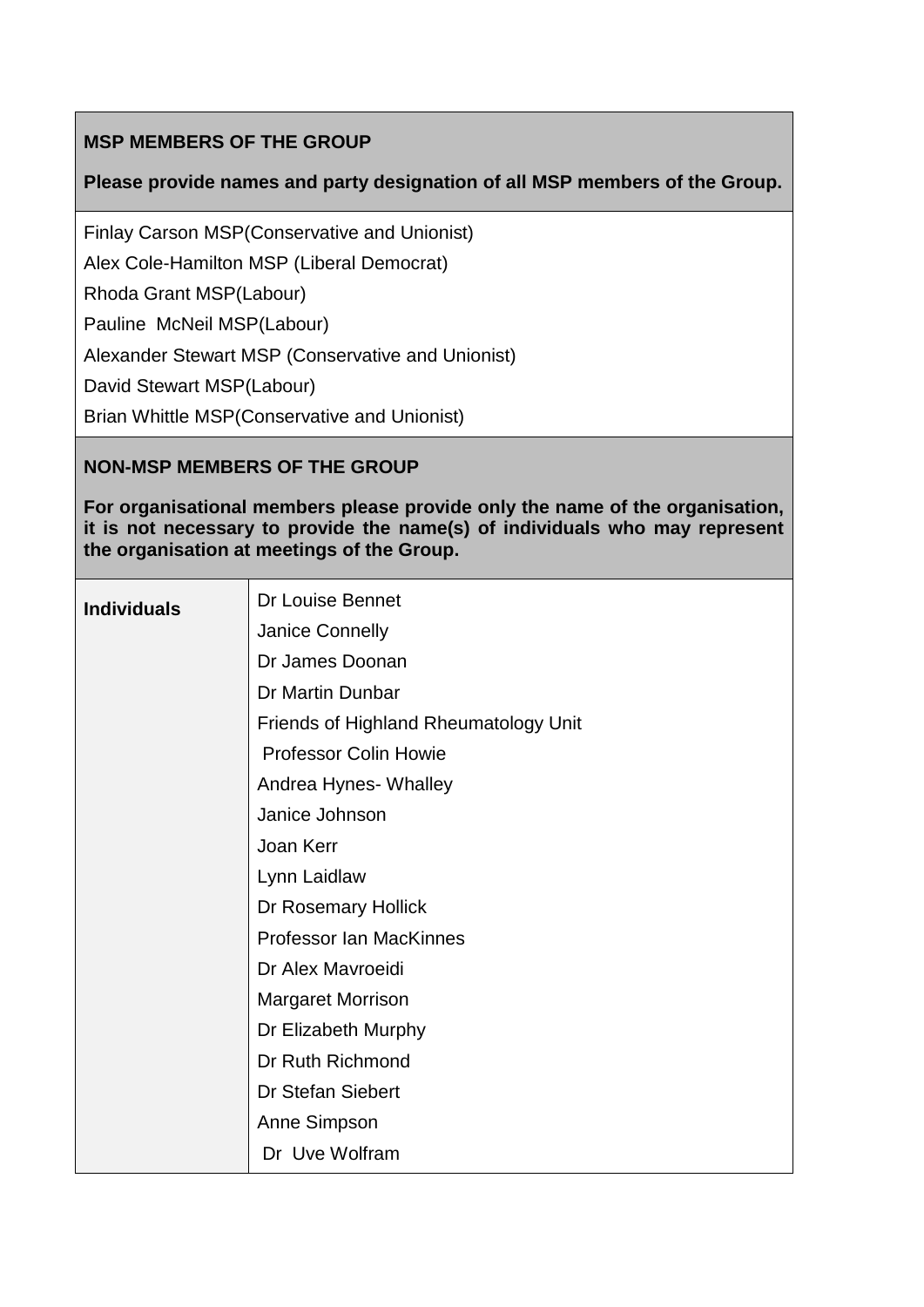|                      | Genevieve Zapate                                                              |
|----------------------|-------------------------------------------------------------------------------|
|                      |                                                                               |
| <b>Organisations</b> | <b>ABBVIE</b>                                                                 |
|                      | <b>ASH Scotland</b>                                                           |
|                      | Association of British Pharmaceutical Industry Scotland                       |
|                      | <b>Bristol-Myers Squibb Pharmaceuticals Ltd</b>                               |
|                      | <b>British Rheumatology Society</b>                                           |
|                      | <b>Community Pharmacy Scotland</b>                                            |
|                      | <b>Chartered Society of Physiotherapists Scotland</b>                         |
|                      | Glasgow CaledonianUniversity/Rehabilitation/Musculoskeletal<br>Health         |
|                      | College of Occupational Therapy Rheumatology Special<br><b>Interest Group</b> |
|                      | Fibromyalgia UK                                                               |
|                      | <b>INTLIFE</b>                                                                |
|                      | Lilly UK                                                                      |
|                      | Medac-Pharma                                                                  |
|                      | <b>National Ankylosing Spondylitis Society</b>                                |
|                      | <b>National Rheumatoid Arthritis Society</b>                                  |
|                      | <b>Royal Osteoporosis Society</b>                                             |
|                      | <b>Novartis</b>                                                               |
|                      | Non-Celgene                                                                   |
|                      | Pfizer                                                                        |
|                      | Polymyalgia Rheumatic/Giant Cell Arteritis Scotland                           |
|                      | Queen Margaret University, Edinburgh /Nursing Division                        |
|                      | Roche                                                                         |
|                      | Scottish Network for Arthritis in Children                                    |
|                      | Scottish Paediatric and Adolescent Rheumatology Network                       |
|                      | <b>Scottish Society of Rheumatology</b>                                       |
|                      | <b>Teapot Trust</b>                                                           |
|                      | <b>UCB</b>                                                                    |
|                      | <b>Versus Arthritis</b>                                                       |
|                      |                                                                               |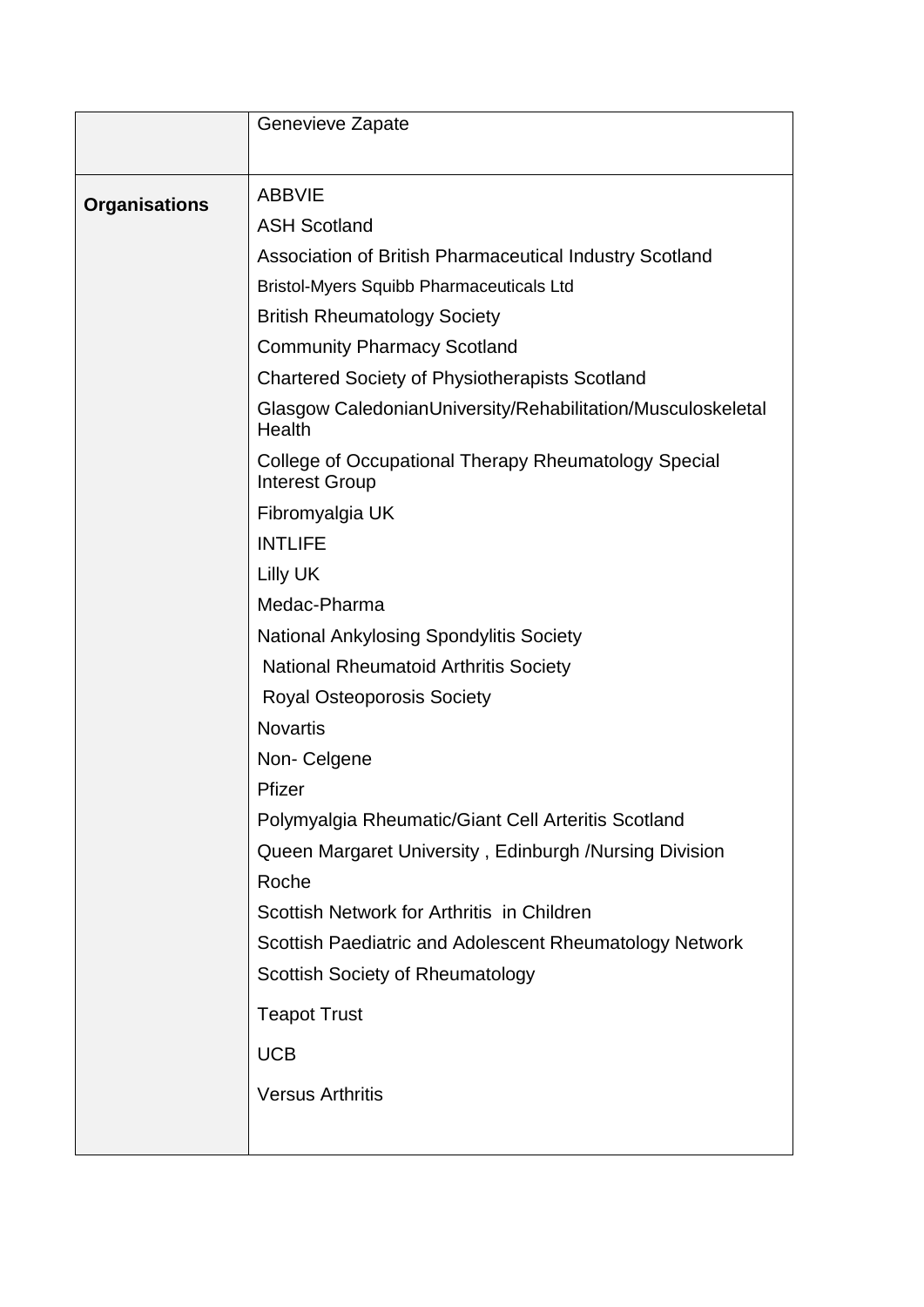## **GROUP OFFICE BEARERS**

**Please provide names for all office bearers. The minimum requirement is that two of the office bearers are MSPs and one of these is Convener – beyond this it is a matter for the Group to decide upon the office bearers it wishes to have. It is permissible to have more than one individual elected to each office, for example, co-conveners or multiple deputy conveners.**

| <b>Convener</b>        | <b>Brian Whittle MSP</b>          |
|------------------------|-----------------------------------|
| <b>Deputy Convener</b> | <b>Rhoda Grant MSP</b>            |
| <b>Secretary</b>       | Anne Simpson(voluntary secretary) |
| <b>Treasurer</b>       | Not applicable                    |

## **FINANCIAL BENEFITS OR OTHER BENEFITS RECEIVED BY THE GROUP**

**Please provide details of any financial or material benefit(s) received from a single source in a calendar year which has a value, either singly or cumulatively, of more than £500. This includes donations, gifts, hospitality or visits and material assistance such as secretariat support.** 

**Details of material support should include the name of the individual providing support, the value of this support over the year, an estimate of the time spent providing this support and the name of the organisation that this individual is employed by / affiliated to in providing this support.**

**Groups should provide details of the date on which the benefit was received, the value of the benefit and a brief description of the benefit.**

**If the Group is not disclosing any financial information please tick the box to confirm that the Group has considered the support received, but concluded it totalled under the threshold for disclosure (£500).** 

- Secretariat is provided voluntarily by retired non- MSP individual member
- Elephant in the Room Reception in Garden Lobby 15 May 2019

Total event cost £2509.68 funded equally by 8 member organisations

### **SUBSCRIPTION CHARGED BY THE GROUP**

**Please provide details of the amount charged and the purpose for which the**